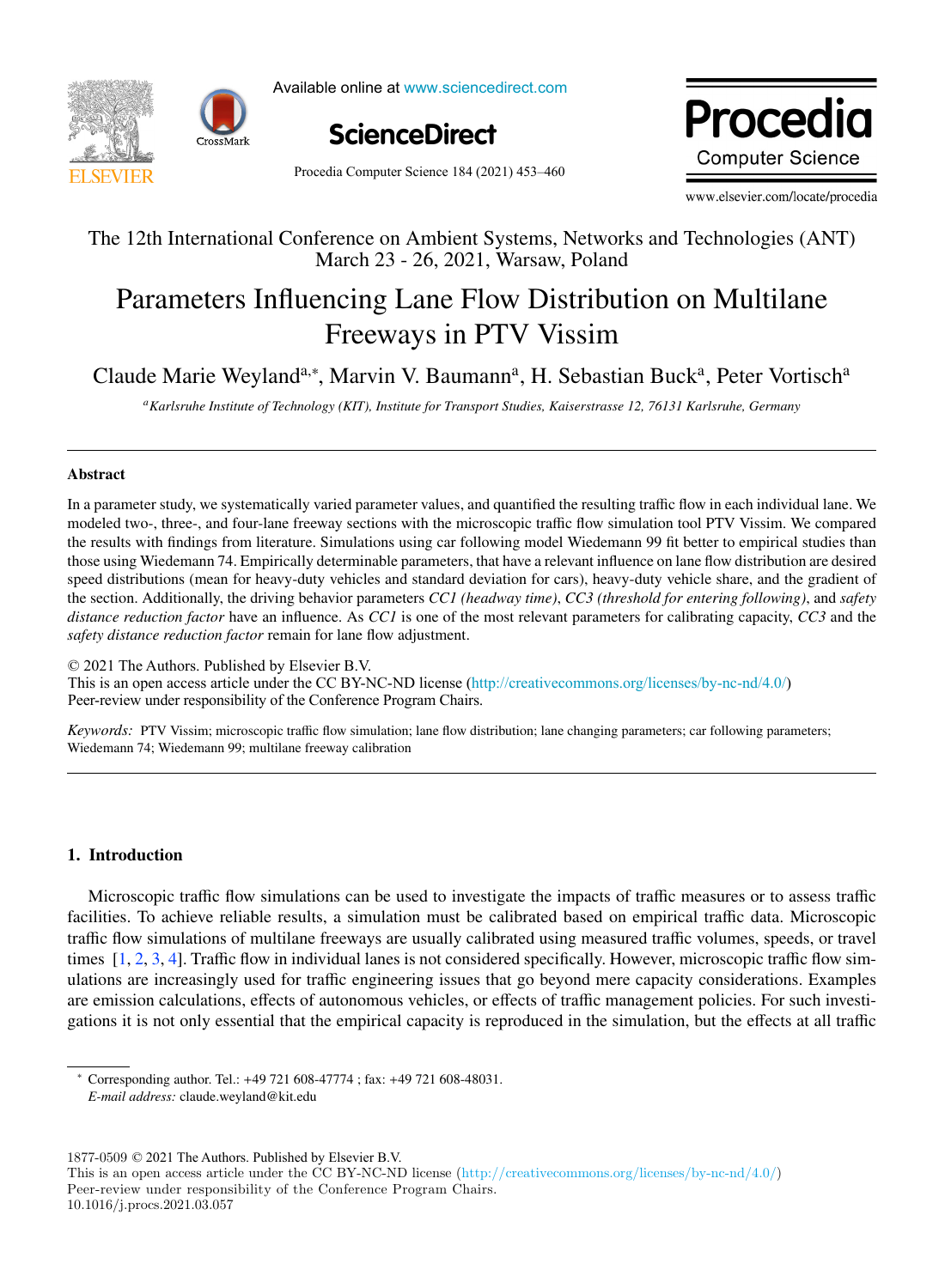volumes are relevant. A consideration of lane flow distribution in the calibration process can therefore be relevant for some research questions.

The distribution of traffic in the lanes depends on lane selection and changing behavior of the drivers. Drivers *select* a lane either because they want to continue their route or because they want to advance more quickly. After selecting a new lane, drivers perform the actual lane *change*. This results in a certain distribution of vehicles in the available lanes. Most microscopic traffic flow simulation tools do not have a lane selection model, but a lane changing model. The question arises whether a realistic lane flow distribution can be achieved in the simulation and to what extent this lane flow distribution can be influenced by parameter values of the existing driving behavior models. As there is no literature available on this topic, we want to contribute to closing this research gap with the parameter study presented in this paper.

In a literature review we provide insight into empirical lane flow distributions, lane selection and lane changing models. In a parameter study, we identify driving behavior parameters that have an influence on lane flow distribution in PTV Vissim. We investigate lane flow distribution on freeway sections, considering both car following models *Wiedemann 74* and *Wiedemann 99*. The simulations are carried out with PTV Vissim version 2020.00-09. The results should help readers to identify relevant parameters when calibrating a model of a multilane freeway in PTV Vissim.

#### 2. Literature Review

#### *2.1. Empirical Studies on Lane Flow Distribution*

There are several empirical studies on lane flow distribution, which deal either with the actual lane flow distribution, or with the factors that influence lane changes. Empirical studies are available for France [5], Germany [6, 7, 8, 9], Great Britain [10], Greece [11], India [12], Italy [13], Netherlands [14], North America [8, 15, 16], and Turkey [17]. Depending on the application and country, these empirical studies can be considered to calibrate lane flow distribution.

Significant differences in lane flow distribution can be observed for different legal requirements. In many European countries, the rule "keep right except to pass" applies. Examples are France, Germany, Great Britain, or Spain. This traffic regulation requires that drivers, if possible, drive in the rightmost lane except for overtaking. It is prohibited to overtake on the right, so faster vehicles must move to the left. The speed distribution of road users in Europe is broader compared to the United States. While heavy-duty vehicles are often limited to a speed of 80 km/h, the speed limit for cars ranges between 100 km/h and 130 km/h in Europe. In Germany there are freeways without speed limit. The engine power and the desired speeds of the car drivers also differ. These factors lead to a speed gradient from the left to the right lane. Accordingly, there can be a speed advantage for drivers when they change lanes to drive closer to their desired speed [6, 18].

Empirical studies show a clear correlation between total traffic volume and relative traffic volume in the lanes. Depending on the traffic volume, uneven lane flow distribution results [5, 8, 9, 10, 13, 14]. Irrespective of the number of lanes, the majority of road users drive in the rightmost lane when traffic volumes are low. In high traffic flow situations, most of the traffic runs in the leftmost lane. For left-hand traffic, the results apply accordingly in reverse. These investigations show that European countries with similar legal requirements also have a similar lane flow distribution.

In contrast to Europe, the United States applies free lane selection. It is allowed to overtake both on the right and the left. Stricter speed limits entail smaller differences in driven speeds between cars and heavy-duty vehicles. As a result, the speed difference for the different lanes is smaller. The lane flow distribution mainly depends on the traffic volume, the time of day, day of the week, and the percentage of heavy-duty vehicles [8, 15, 16].

#### *2.2. Lane Selection and Lane Changing Models*

The literature distinguishes between necessary (mandatory) and optional (discretionary) lane changes [6, 19]. A *necessary lane change* is carried out depending on a vehicle's route or due to *Optional lane changes* can be motivated by speed advantages for the drivers, or as part of cooperative driving behavior, for example to assist other road users in merging, diverging, and weaving.

Furthermore, lane selection and lane change should be distinguished. In reality, drivers have an overview of all available lanes and the traffic situation in these lanes. In case of optional lane changes, drivers select a lane in which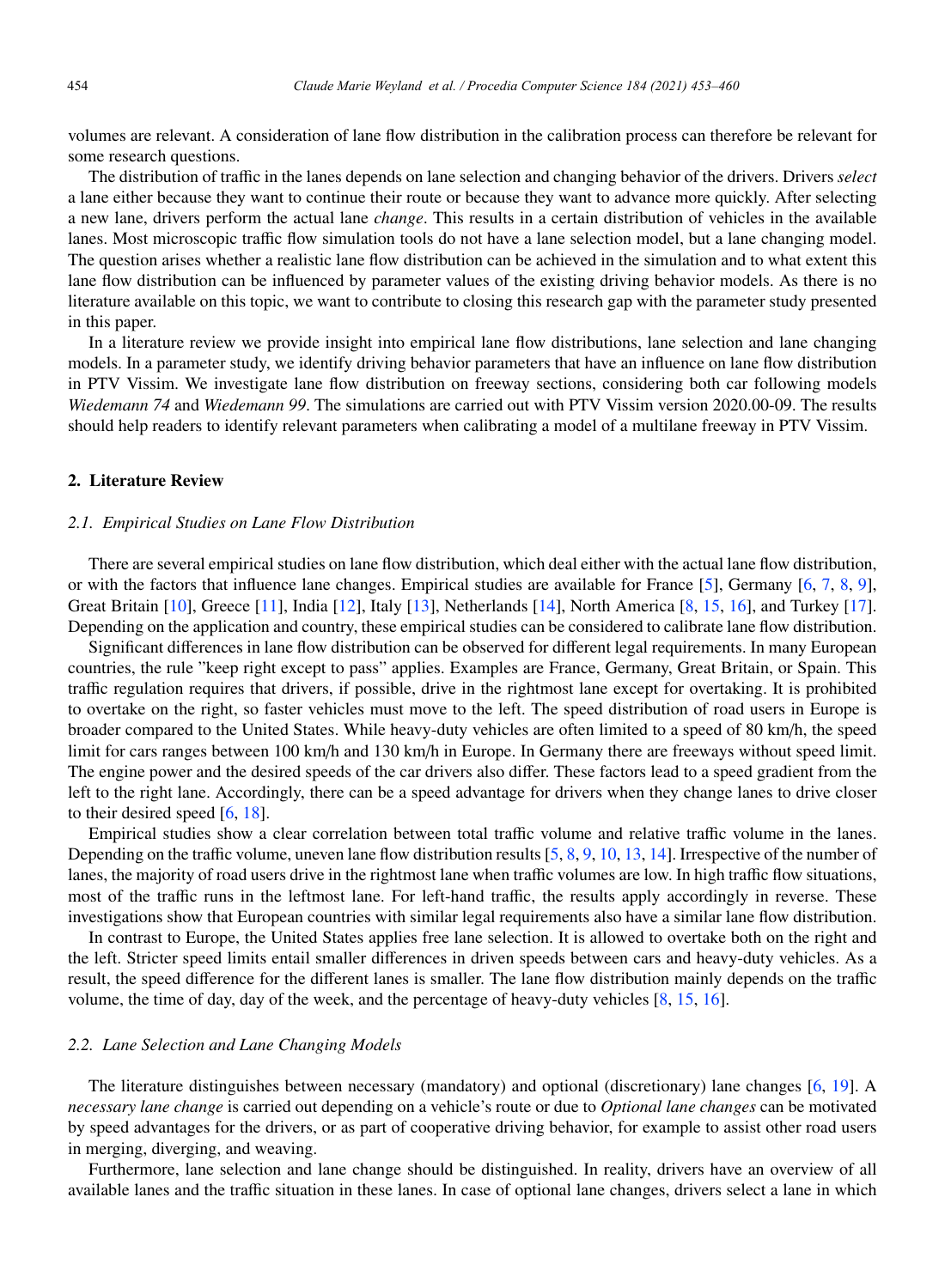they can advance best. To model the drivers' decision for a target lane, so-called *lane selection models* are used. *Lane changing models*, on the other hand, replicate the actual execution of the lane change. Time gaps in the target lane and the time gap acceptance of the lane changing driver are decisive for the execution of a lane change [19].

A freely available freeway lane selection algorithm was developed within the project *Next Generation Simulation (NGSIM)* [20]. The developed algorithm models lane selection as a discrete choice problem, and incorporates many attributes of the lanes including, besides others, average density, speed level, time to collision, HOV restrictions, and the proximity of exits and entries. Multiple lane changes are possible to get to the desired lane. The algorithm was validated with empirical data using the commercial microsimulation software tools Aimsun, Paramics, and PTV Vissim, and is currently used as a part of the driving behavior in MITSIMLab and TransModeler.

However, most microscopic traffic flow simulation tools do not consider the overall traffic situation in all lanes in lane changing decisions, i.e. they do not have separate lane selection models, but only lane changing models. Most lane changing models deal with time gaps in neighboring lanes and the drivers' gap acceptance to execute a lane change. Gipps' lane changing model is implemented in Aimsun [18]. The model considers both a driver's route and their desired speed for lane changing decisions. The lane changing model developed by Erdmann [21] for SUMO uses a four-layered hierarchy of motivations (strategic, cooperative, tactical, and lane changes motivated by the keep right rule) for lane changing.

In PTV Vissim, the lane changing model is based on Sparmann's work [6] but contains extensions for improved modeling of tactical driving behavior for necessary lane changes. The lane changing model is based on the idea of interaction states defined in Wiedemann's psycho-physical car following model and distinguishes the three interaction states *uninfluenced*, *potentially influenced*, and *currently influenced*. If a vehicle is potentially or currently influenced by a preceding vehicle, and is therefore slower than its desired speed, the desire for a lane change arises. A vehicle also desires a lane change if one is necessary to reach the next link on its route or to allow another vehicle to execute a lane change (cooperative lane change). Whether a desired lane change is possible is decided in Sparmann's original work by considering the resulting interaction states after the lane change [6]. A vehicle performs a lane change if neither the vehicle ahead nor behind in the overtaking lane is influenced. Both conditions are met if the headway between the vehicles in the target lane is large enough or if the speed differences are low. The headways are primarily dependent on traffic volume and car following behavior. Accordingly, parameters of the car following model also influence lane changing behavior and thus the lane flow distribution.

#### 3. Methodical Approach

We consider optional lane changing behavior on freeway sections in our study. We do not investigate the effects of necessary lane changes near intersections, as lane flow distribution is largely determined by origin-destination demand and the resulting traffic flow on different routes. Therefore, we do not model an existing freeway, as there would be an influence of intersections on lane flow distribution. We built a six kilometer long traffic flow model in PTV Vissim, which reflects a typical European freeway section. We simulate a two-lane, a three-lane, and a four-lane scenario. The vehicle input is increased by 200 veh/h every 15 minutes, starting at 600 veh/h and reaching a maximum of 4400 veh/h (two-lane scenario), 6600 veh/h (three-lane scenario), and 8800 veh/h (four-lane scenario). After reaching this maximum, vehicle input is decreased again by 200 veh/h every 15 minutes down to the initial state. With this approach the entire range of traffic volumes is covered in the simulations. We assumed a heavy-duty traffic share of 10 %, and the sections have no gradient. The lane flow is measured after three, four, and five kilometers.

We conducted a parameter study to determine the influence of car following parameters, lane changing parameters, and speed influencing parameters (desired speed distributions, heavy-duty traffic share, and gradient) on lane flow distribution. All parameter variations are performed separately for cars and for trucks, and for three scenarios (two, three, and four lanes). Based on PTV Vissim's default driving behavior *Right-side rule* (bold values), we simulated three values below, and three values above the default values. We generally chose an increment of 10 % of the initial value (see table 1). For some parameters we have chosen more suitable increments.

PTV Vissim's user manual recommends *Wiedemann 99* for simulations with speeds above 80 km/h with reference to higher following distances at higher speeds [22]. The default parameter values for Wiedemann 74 rather represent urban traffic [22]. Nevertheless, Wiedemann 74 parameter values can be adapted to freeway traffic and therefore we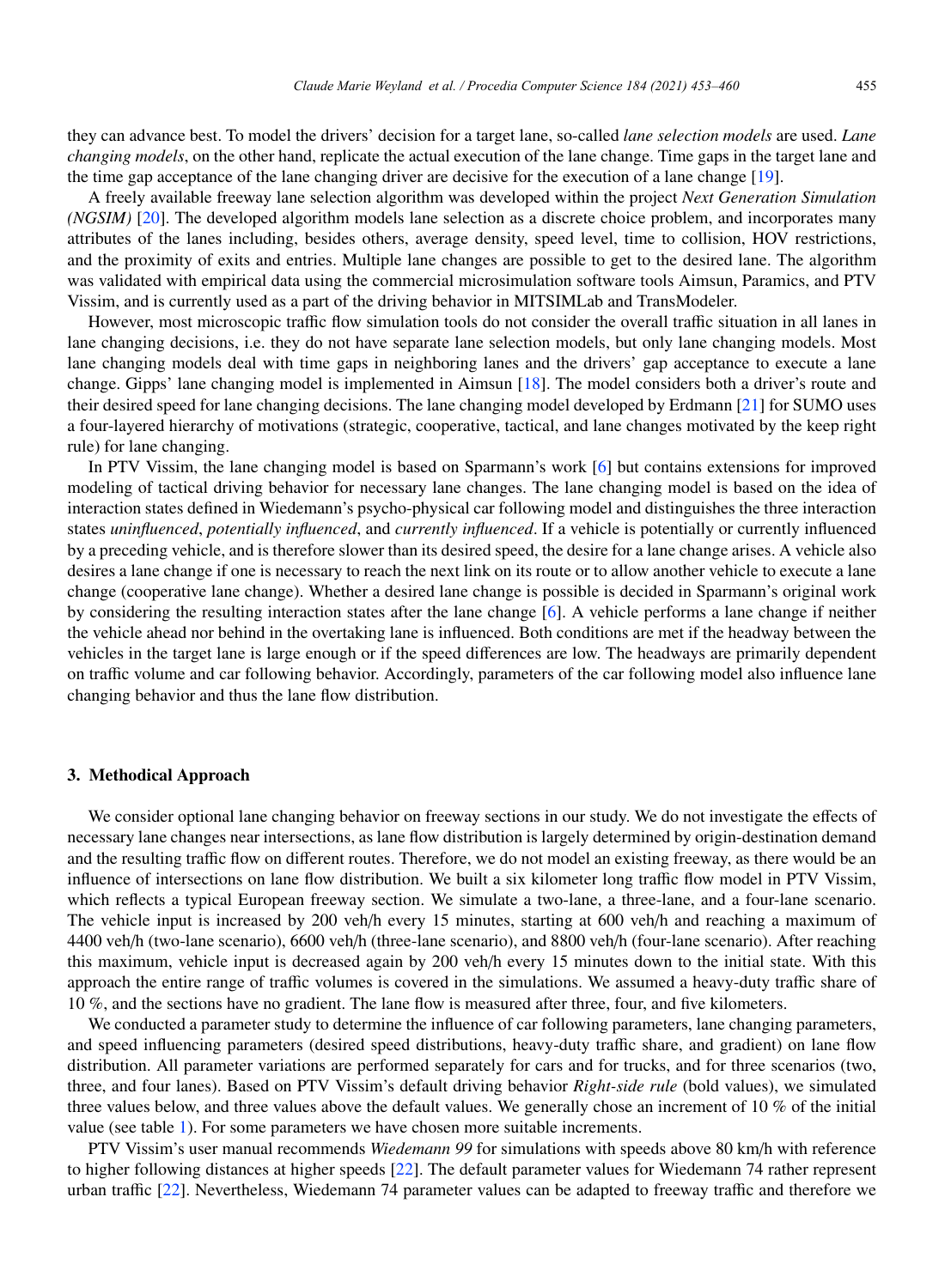consider both car following models. Parameters that are assigned to both car following models (Wiedemann 74 and Wiedemann 99) are investigated separately for both.

To investigate the impact of desired speeds more closely, we modified the desired speed distributions for cars and trucks. We used the desired speed distributions published by Hoogendorn [23] as initial input. These distributions can be considered as representative for European freeways. The normal distributions have the following parameters for cars (mean  $\mu = 120$  km/*h* and standard deviation  $\sigma = 14$  km/*h*) and for heavy-duty vehicles (mean  $\mu = 90$  km/*h* and standard deviation  $\sigma = 10$  km/h). To avoid unrealistically slow and fast vehicles in the simulation, we cut the distributions at 5 % and at 95 %.

|                             |            | Parameter                                                                | W74         | W99         |              |         |         | Parameter Values (Default Values in Bold) |                |         |         | Increment        |
|-----------------------------|------------|--------------------------------------------------------------------------|-------------|-------------|--------------|---------|---------|-------------------------------------------|----------------|---------|---------|------------------|
| Wiedeman<br>n 74            |            | ax average standstill distance [m]                                       | $\mathbf X$ |             | 1.40         | 1.60    | 1.80    | 2.00                                      | 2.20           | 2.40    | 2.60    | 10%              |
|                             | ameters    | $bx_{add}$ additive part of safety distance [m]                          | $\mathbf X$ |             | 1.40         | 1.60    | 1.80    | 2.00                                      | 2.20           | 2.40    | 2.60    | 10%              |
|                             | 론          | $bxmult$ multiplicative part of safety distance [m]                      | X           |             | 2.10         | 2.40    | 2.70    | 3.00                                      | 3.30           | 3.60    | 3.90    | 10%              |
|                             |            | CC0 (standstill distance) [m]                                            |             | $\mathbf X$ | 1.05         | 1.20    | 1.35    | 1.50                                      | 1.65           | 1.80    | 1.95    | 10%              |
|                             |            | CC1 (headway time) (mean) [s]                                            |             | $\mathbf X$ | 0.63         | 0.72    | 0.81    | 0.90                                      | 0.99           | 1.08    | 1.17    | 10%              |
|                             |            | $\sigma(CCl)$ (headway time) (standard deviation) [s]                    |             | X           | 0.00         | 0.05    | 0.10    | 0.15                                      | 0.20           | 0.25    | 0.30    | 0.05 s           |
|                             |            | CC2 (following variation) [m]                                            |             | X           | 2.80         | 3.20    | 3.60    | 4.00                                      | 4.40           | 4.80    | 5.20    | 10%              |
|                             |            | CC3 (threshold for entering following) [s]                               |             | X           | $-10.40$     | $-9.60$ | $-8.80$ | $-8.00$                                   | $-7.20$        | $-6.40$ | $-5.60$ | 10%              |
| Wiedemann 99 Parameters     |            | CC4 (negative following threshold) [m/s]                                 |             | $\mathbf X$ | $-0.46$      | $-0.42$ | $-0.39$ | $-0.35$                                   | $-0.32$        | $-0.28$ | $-0.25$ | 10%              |
|                             |            | CC5 (positive following threshold) [m/s]                                 |             | $\mathbf X$ | 0.25         | 0.28    | 0.32    | 0.35                                      | 0.39           | 0.42    | 0.46    | 10%              |
|                             |            | CC6 (speed dependency of oscillation) [1/ms]                             |             | X           | 8.01         | 9.15    | 10.30   | 11.44                                     | 12.58          | 13.73   | 14.87   | 10%              |
|                             |            | CC7 (oscillation acceleration) $[m/s^2]$                                 |             | $\mathbf X$ | 0.18         | 0.20    | 0.23    | 0.25                                      | 0.28           | 0.30    | 0.33    | 10%              |
|                             |            | CC8 (standstill acceleration) $\lceil m/s^2 \rceil$                      |             | X           | 2.45         | 2.80    | 3.15    | 3.50                                      | 3.85           | 4.20    | 4.55    | 10%              |
|                             |            | CC9 (acceleration with 80 km/h) $\lceil m/s^2 \rceil$                    |             | X           | 1.05         | 1.20    | 1.35    | 1.50                                      | 1.65           | 1.80    | 1.95    | 10%              |
| Following<br>Behavior       |            | increased acceleration [%]                                               | X           | $\mathbf X$ | 100          | 150     | 200     | 250                                       | 300            | 350     | 400     | 50%              |
|                             | Parameters | temporary lack of attention - duration [s]/probability [%]               | X           | X           | 0/1.0        | 1/1.0   | 2/1.0   | 3/1.0                                     | 4/1.0          | 5/1.0   | 6/1.0   | 1 <sub>s</sub>   |
|                             |            | temporary lack of attention - duration [s]/probability [%]               | $\mathbf X$ | X           | 1/0.0        | 1/0.5   | 1/1.0   | 1/1.5                                     | 1/2.0          | 1/2.5   | 1/3.0   | 0.5%             |
|                             |            | min. headway (front/rear) [m]                                            | $\mathbf X$ | X           | 0.35         | 0.40    | 0.45    | 0.50                                      | 0.55           | 0.60    | 0.65    | 10%              |
|                             |            | to slower lane if collision time is above [s]                            | X           | X           | 7.70         | 8.80    | 9.90    | 11.00                                     | 12.10          | 13.20   | 14.30   | 10%              |
| Lane Changing<br>Parameters |            | safety distance reduction factor                                         | X           | X           | 0.42         | 0.48    | 0.54    | 0.60                                      | 0.66           | 0.72    | 0.78    | 10%              |
|                             |            | maximum deceleration for cooperative braking $[m/s^2]$                   | X           | X           | $-3.90$      | $-3.60$ | $-3.30$ | $-3.00$                                   | $-2.70$        | $-2.40$ | $-2.10$ | 10%              |
|                             |            | coop. lane change/max. speed difference [km/h]                           | X           | X           | 7.56         | 8.64    | 9.72    | 10.80                                     | 11.88          | 12.96   | 14.04   | 10%              |
|                             |            | coop. lane change/max. collision time [s]                                | X           | X           | 7.00         | 8.00    | 9.00    | 10.00                                     | 11.00          | 12.00   | 13.00   | 10%              |
| <b>Speed Influencing</b>    | Parameters | desired speed distribution - car (mean $\mu$ ) [km/h]                    | $\mathbf X$ | $\mathbf X$ | 105          | 110     | 115     | $120*$                                    | 125            | 130     | 135     | 5 km/h           |
|                             |            | desired speed distribution - truck (mean $\mu$ ) [km/h]                  | X           | X           | 75           | 80      | 85      | $90*$                                     | 95             | 100     | 105     | $5 \text{ km/h}$ |
|                             |            | desired speed distribution - car (standard deviation $\sigma$ ) [km/h]   | X           | X           | 9.8          | 11.2    | 12.6    | $14*$                                     | 15.4           | 16.8    | 18.2    | 10%              |
|                             |            | desired speed distribution - truck (standard deviation $\sigma$ ) [km/h] | X           | $\mathbf X$ | 7.0          | 8.0     | 9.0     | $10*$                                     | 11.0           | 12.0    | 13.0    | 10%              |
|                             |            | gradient $[\%]$                                                          | X           | X           | $0*$         | 1       | 2       | 3                                         | $\overline{4}$ | 5       | 6       | $1\%$            |
|                             |            | heavy-duty traffic share [%]                                             | $\mathbf X$ | X           | $\mathbf{0}$ | 5       | $10*$   | 15                                        | 20             | 25      | 30      | 5%               |

Table 1: Examined Parameter Values

\* default values definied by the authors, values that are not preset in PTV Vissim

The evaluation of the parameter study is structured as follows:

- 1. *Simulation*: Five simulation runs with different random seeds are evaluated for each parameter value. The evaluation is aggregated to five-minute intervals; excluding a warm-up period of 30 minutes (with 600 veh/h).
- 2. *Lane flow distribution for all investigated parameters*: We evaluate the relative traffic volume in each lane in five-minute intervals. Each data point is assigned to a traffic volume class (width 200 veh/h). Since the capacity is partially exceeded for some parameters, we exclude classes with less than five data points. For each class and lane, the median of the relative lane flow is determined. The resulting median lane flow distribution is plotted for every parameter, showing the share of vehicles driving in the lanes for each of the seven parameter values.
- 3. *Deviation in lane flow distribution*: To give an overview of all results, we have summarized the findings in table 2. For each parameter we calculate – separately per lane – the deviation between the maximum and minimum lane flow for each traffic volume class. For each lane, the maximum deviation ( $\Delta$  [%]), and the traffic volume at which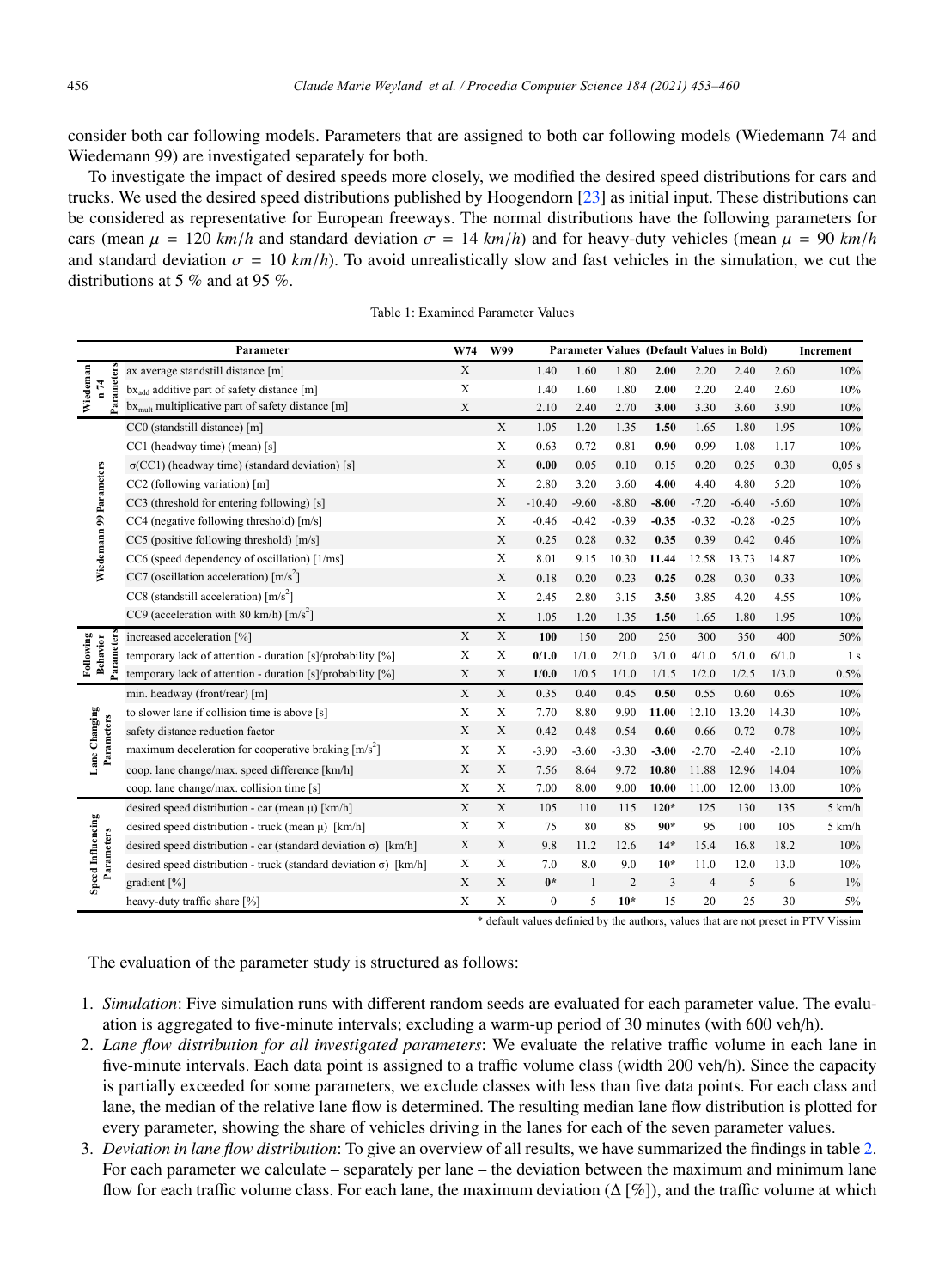it occurs, is determined. If the maximum deviation for a parameter is small for all lanes, the parameter does not have a relevant influence on lane flow distribution. We exclude these parameters from further discussion.

4. *Further investigations and discussion for parameters with a high deviation in lane flow distribution*: Parameters that have an impact on lane flow distribution are examined in detail and thus discussed in the results.

#### 4. Results

The lane flow distribution using Wiedemann 74 differs significantly from the results with Wiedemann 99. For all scenarios Wiedemann 99 results in a more even distribution of vehicles in the lanes with increasing traffic volumes. Furthermore, when using Wiedemann 74, the curves intersect (i.e. when the same number of vehicles are driving in the different lanes) at significantly lower traffic volumes than when using Wiedemann 99. In general, we observe that the capacity on three- and four-lane sections is higher in simulations with Wiedemann 99. As we have not calibrated the capacity, this is not exceptional. A comparison with empirical lane flow distributions from literature shows similar distributions for the initial state with Wiedemann 99 [8, 9, 10, 13, 14]. The results for Wiedemann 74 deviate more from the empirical observations. As a first conclusion it can be stated that PTV Vissim can reproduce an empirical lane flow distribution and that Wiedemann 99 is probably more suitable.

Some parameter variations result in a small maximum deviation of the lane flow, and these parameters will therefore not be discussed in more detail. The remaining parameters show notable shifts in lane flow distribution. The evaluation is summarized in table 2, showing for each parameter the maximum deviation in each lane, and the traffic volume at which it occurs. Deviations higher than 5 %, or 10 % are marked in grey.

|           |                                                                  |              |                                   | 2-lane section |              |              |               |              | 3-lane section |             |              |              |               | 4-lane section |                      |              |                     |              |              |              |  |
|-----------|------------------------------------------------------------------|--------------|-----------------------------------|----------------|--------------|--------------|---------------|--------------|----------------|-------------|--------------|--------------|---------------|----------------|----------------------|--------------|---------------------|--------------|--------------|--------------|--|
|           | Parameter                                                        |              | Class<br>right<br>Vehicle<br>lane |                | left<br>lane |              | right<br>lane |              | middle<br>lane |             | left<br>lane |              | right<br>lane |                | middle right<br>lane |              | middle left<br>lane |              | left<br>lane |              |  |
|           |                                                                  |              |                                   |                |              |              |               |              |                |             |              |              |               |                |                      |              |                     |              |              |              |  |
|           |                                                                  |              | Δ                                 | vol.           | Δ            | vol.         | л             | vol.         | Δ              | vol.        | Δ            | vol.         | Λ             | vol.           | л                    | vol.         | Δ                   | vol.         | Δ            | vol.         |  |
|           |                                                                  |              | 1%                                | [veh/h]        | [%]          | [veh/h]      | [%]           | [veh/h]      | $ \% $         | [veh/h]     | [%]          | [veh/h]      | [%]           | [veh/h]        | [%]                  | [veh/h]      | [%]                 | [veh/h]      | [%]          | [veh/h       |  |
|           | $bx_{add}$ additive part of safety distance [m]                  | car          | 3.4%                              | 4000           | 3.4%         | 4000         | 2.2%          | 1000         | 3.8%           | 4600        | 5.7%         | 4600         | 1.5%          | 2400           | 3.1%                 | 5600         | 4.1%                | 5800         | 7.2%         | 5600         |  |
|           |                                                                  | truck        | 2.7%                              | 4200           | 2.7%         | 4200         | 1.0%          | 4200         | 2.1%           | 5800        | 2.8%         | 480          | 1.1%          | 5400           | 1.4%                 | 7200         | 1.3%                | 5400         | 2.4%         | 6800         |  |
|           | $bxmult$ multiplicative part of safety distance [m]              | car          | 3.3%                              | 4200           | 3.3%         | 4200         | 2.3%          | 1000         | 3.5%           | 4800        | 4.4%         | 4800         | 1.6%          | 1000           | 2.8%                 | 5800         | 3.5%                |              | 5800 6.7%    | 5800         |  |
| 74        |                                                                  | truck        | 2.2%                              | 4200           | 2.2%         | 4200         | 2.2%          | 5800         | 1.8%           | 5800        | 2.6%         | 5800         | 1.3%          | 7400           | 2.4%                 | 7400         | 1.6%                | 5600         | 2.1%         | 6000         |  |
|           | safety distance reduction factor [-]                             | car          | 5.4%                              | 3600           | 5.4%         | 3600         | 4.2%          | 5600         | 3.7%           | 4000        | 6.0%         | 5200         | 3.0%          | 7000           | 3.5%                 | 7000         | 2.4%                | 4400         | 6.2%         | 7000         |  |
| Wiedemann |                                                                  | truck        | 2.8%                              | 4200           | 2.8%         | 4200         | 1.3%          | 5800         | 1.6%           | 5800        | 2.8%         | 5800         | 1.2%          | 5800           | 1.4%                 | 5800         | 1.2%                | 5200         | 2.1%         | 6000         |  |
|           | desired speed distribution (mean $\mu$ ) [km/h]                  | car          | 4.7%                              | 2000           | 4.7%         | 2000         | 4.1%          | 5000         | 3.5%           | 4600        | 3.4%         | 3400         | 4.5%          | 5400           | 3.2%                 | 2800         | 3.9%                | 5800         | 4.4%         | 5800         |  |
|           |                                                                  | truck        | 9.9%                              | 1000           | 9.9%         | 1000         | 9.7%          | 2000         | 4.6%           | 1000        | 8.2%         | 3200         | 9.5%          | 2200           | 4.6%                 | 1200         | 4.2%                | 2200         | 8.4%         | 4200         |  |
|           | desired speed distribution (standard deviation $\sigma$ ) [km/h] | car          | 6.6%                              | 600            | 6.6%         | 600          | 5.9%          | 600          | 4.3%           | 2800        | 8.3%         | 1600         | 5.8%          | 1200           | 4.5%                 | 3000         | 3.7%                | 1200         | 7.3%         | 3400         |  |
|           |                                                                  | truck        | 2.1%                              | 3600           | 2.1%         | 3600         | 2.4%          | 1200         | 1.5%           | 3800        | 2.0%         | 4800         | 1.9%          | 800            | 1.9%                 | 1000         | 1.7%                | 5400         | 1.9%         | 5800         |  |
|           | gradient [%]                                                     | all          | 19.5%                             |                | 3200 19.5%   | 3200         | 15.3%         | 4600         | 4.9%           | 800         | 17.5%        | 4600         | 13.2%         | 7400           | 6.7%                 | 7200         | 5.8%                |              | 7400 14.5%   | 7200         |  |
|           | heavy-duty traffic share [%]                                     | all          | 11.7%                             | 1000           | 11.7%        | 1000         | 10.8%         | 1400         | 5.8%           | 800         | 12.4%        | 2400         | 10.3%         | 1000           | 5.4%                 | 3400         | 5.4%                | 1600         | 12.8%        | 4200         |  |
|           | CC1 (headway time) (mean) [s]                                    | car          | 5.9%                              | 1000           | 5.9%         | 1000         | 7.5%          | 2200         | 3.6%           | 600         | 7.5%         | 3600         | 7.0%          | 2000           | 4.8%                 | 6000         | 4.3%                | 3000         | 8.8%         | 6400         |  |
|           |                                                                  | truck        | 2.0%                              | 1600           | 2.0%         | 1600         | 2.0%          | 4800         | 1.1%           | 1600        | 2.0%         | 4800         | 2.3%          | 7200           | 1.3%                 | 1400         | 1.6%                | 7000         | 2.2%         | 7000         |  |
|           | $\sigma(CC1)$ (headway time) (standard deviation) [s]            | car          | 1.9%                              | 4000           | 1.9%         | 4000         | 1.7%          | 5800         | 1.0%           | 1000        | 2.3%         | 5400         | 2.2%          | 8200           | 1.9%                 | 7400         | 1.2%                | 800          | 2.7%         | 7400         |  |
|           |                                                                  | truck        | 1.0%<br>4.6%                      | 2400<br>1000   | 1.0%<br>4.6% | 2400<br>1000 | 1.2%<br>5.3%  | 5200<br>2600 | 1.0%<br>3.3%   | 1800        | 1.2%<br>5.2% | 4800<br>2400 | 1.2%<br>5.9%  | 8200<br>1800   | 0.8%<br>3.4%         | 8200<br>1000 | 0.9%<br>3.6%        | 8200<br>2800 | 1.5%<br>4.6% | 8200<br>6400 |  |
|           | CC3 (threshold for entering following) [s]                       | car<br>truck | 0.8%                              | 3000           | 0.8%         | 3000         | 1.3%          | 5000         | 0.7%           | 800<br>3200 | 1.2%         | 5600         | 1.5%          | 8200           | 0.9%                 | 7200         | 0.6%                | 6400         | 1.9%         | 8200         |  |
| ଛ         |                                                                  |              | 3.7%                              | 400            | 3.7%         | 400          | 4.1%          | 5000         | 0.9%           | 4200        | 4.2%         | 5200         | 3.9%          | 7000           | 2.7%                 | 7000         |                     |              | 5.9%         | 7000         |  |
|           | to slower lane if collision time is above [s]                    | car<br>truck | 0.7%                              | 4400           | 0.7%         | 4400         | 1.0%          | 5600         | 0.6%           | 4800        | 0.8%         | 560          | 1.7%          | 8200           | 0.8%                 | 7400         | 2.0%<br>1.0%        | 7200<br>8200 | 1.2%         | 7400         |  |
| Wiedemann | safety distance reduction factor [-]                             |              | 5.4%                              | 4000           | 5.4%         | 4000         | 4.5%          | 5800         | 2.5%           | 1000        | 4.4%         | 5800         | 4.3%          | 7200           | 2.7%                 | 7200         | 2.8%                | 7200         | 4.8%         | 7200         |  |
|           |                                                                  | car<br>truck | 0.9%                              | 3400           | 0.9%         | 3400         | 0.9%          | 6000         | 0.9%           | 1400        | 1.1%         | 2800         | 1.7%          | 8200           | 1.1%                 | 8200         | 0.7%                | 2200         | 1.8%         | 8200         |  |
|           | desired speed distribution (mean $\mu$ ) [km/h]                  | car          | 4.6%                              | 4000           | 4.6%         | 4000         | 6.8%          | 5600         | 3.3%           | 2400        | 3.9%         | 5600         | 6.8%          | 7200           | 3.1%                 | 2400         | 3.6%                | 7200         | 4.2%         | 7000         |  |
|           |                                                                  | truck        | 6.8%                              | 1000           | 6.8%         | 1000         | 7.7%          | 2000         | 5.2%           | 1200        | 3.7%         | 2000         | 6.8%          |                | 2200 5.0%            | 1200         | 2.9%                | 6800         | 3.9%         | 7000         |  |
|           |                                                                  | car          | 5.1%                              | 1600           | 5.1%         | 1600         | 4.8%          | 1200         | 3.9%           | 600         | 5.7%         | 3800         | 4.8%          | 1400           | 3.4%                 | 5000         | 2.6%                | 1800         | 5.3%         | 5800         |  |
|           | desired speed distribution (standard deviation $\sigma$ ) [km/h] |              | 1.8%                              | 800            | 1.8%         | 800          | 1.7%          | 600          | 2.9%           | 600         | 1.1%         | 2800         | 2.0%          | 1000           | 1.5%                 | 1000         | 1.1%                | 800          | 1.8%         | 7400         |  |
|           | gradient [%]                                                     | truck<br>all | 8.5%                              | 4000           | 8.5%         |              | 4000 11.6%    | 1600         | 6.3%           | 600         | 9.2%         | 2200         | 10.9%         | 2800           | 6.4%                 | 3400         | 6.5%                |              | 2400 11.9%   | 4400         |  |
|           | heavy-duty traffic share [%]                                     | all          | 9.2%                              | 1800           | 9.2%         |              | 1800 10.9%    | 1800         | 4.8%           | 1000        | 9.2%         | 4000         | 8.8%          | 1600           | 4.9%                 | 6600         | 4.5%                |              | 2400 10.1%   | 6400         |  |

Table 2: Resulting Maximum Deviation in Lane Flow Distribution

Deviations above 5 % are marked in light grey, and deviation above 10 % in dark grey.

The **headway time** (CC1) is one of the most relevant parameters in the Wiedemann 99 car following model to calibrate capacity. With increasing CC1, the headway between the vehicles widens, and thus the capacity decreases. CC1 value is drawn from a distribution for each vehicle, parameterized by the mean and the standard deviation of CC1. Figure 1 shows the results for CC1 variations. By increasing the mean of CC1, the share of vehicles in the right lane decreases. This effect grows with increasing traffic volumes. The middle lane for three-lane sections, and the middle right lane for four-lane sections show only little change. However, if the standard deviation of CC1 is increased without changing the mean value, there is almost no change in the lane flow distribution.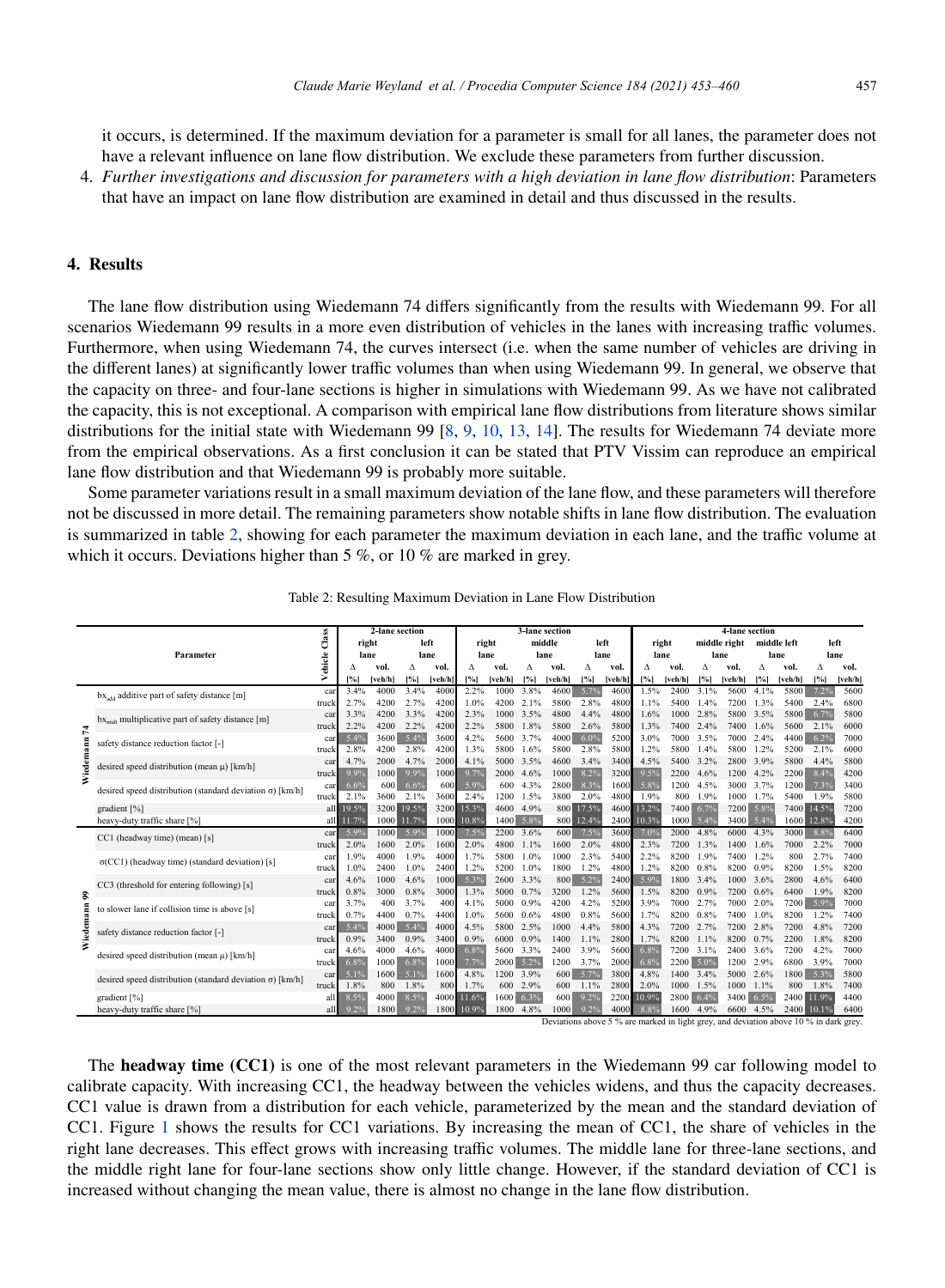For Wiedemann 74 the headway between vehicles is calculated based on the parameters **additive part of safety** distance ( $bx_{add}$ ), and multiplicative part of safety distance ( $bx_{mult}$ ). Compared to the mean of CC1,  $bx_{add}$  shifts the mean time gap. *bxmult* causes a spreading of the distribution, similar to the standard deviation of CC1. Both parameters have almost no influence on lane flow distribution, which is surprising since CC1 has a significant influence. As for CC1, an influence on the capacity can be observed. Figure 1 shows the results for  $b x_{add}$  variations.

The modification of the **threshold for entering following (CC3)** for Wiedemann 99 leads to similar changes as for CC1, because CC3 also affects the perception threshold. The higher CC3 is set, the more vehicles drive in the left lane. However, unlike CC1, CC3 does not affect capacity, but mainly lane flow distribution. The influence of CC3 decreases with increasing traffic volume.

These changes refer to passenger cars. If the same parameters are changed for trucks, there is hardly any shift. This is mainly because we examined only 10 % heavy traffic share.



Fig. 1: Results for Parameter *CC1* (mean) and *bxadd* Variation (Cars) – Wiedemann 74 and Wiedemann 99

The safety distance reduction factor multiplied by the *original safety distance* describes the headway in the neighboring lane that a vehicle needs at a minimum to perform a lane change. By reducing this factor, smaller gaps can be used for lane changes, and traffic flow in the left lane increases (see figure 2). The effect intensifies with increasing traffic volumes. More frequent lane changes could also have a negative impact on capacity at high traffic volumes. Varying the safety distance reduction factor for trucks has almost no influence, as trucks have fewer overtaking desires.

If the keep right rule applies, a vehicle changes back to a slower lane if collision time is above a certain threshold. A higher factor means that fewer vehicles change lanes to the right after overtaking. As the number of small time gaps in the right lane increases with increasing traffic volume, more and more vehicles remain in the left lanes. For simulations with Wiedemann 99, the evaluation shows a shift in traffic flow from the right to the left lane. Changing the parameter value for trucks has no influence. For simulations with Wiedemann 74, this parameter shows almost no effect on lane flow distribution.

Speed influencing parameters have a strong influence on lane flow. However, these parameters are often known or measurable in reality, and are not further calibrated.

If the mean of the desired speed distribution for cars is increased, there is a shift from the rightmost to the left lanes with increasing traffic volumes. If the average speed of heavy-duty traffic is reduced, there is also a shift to the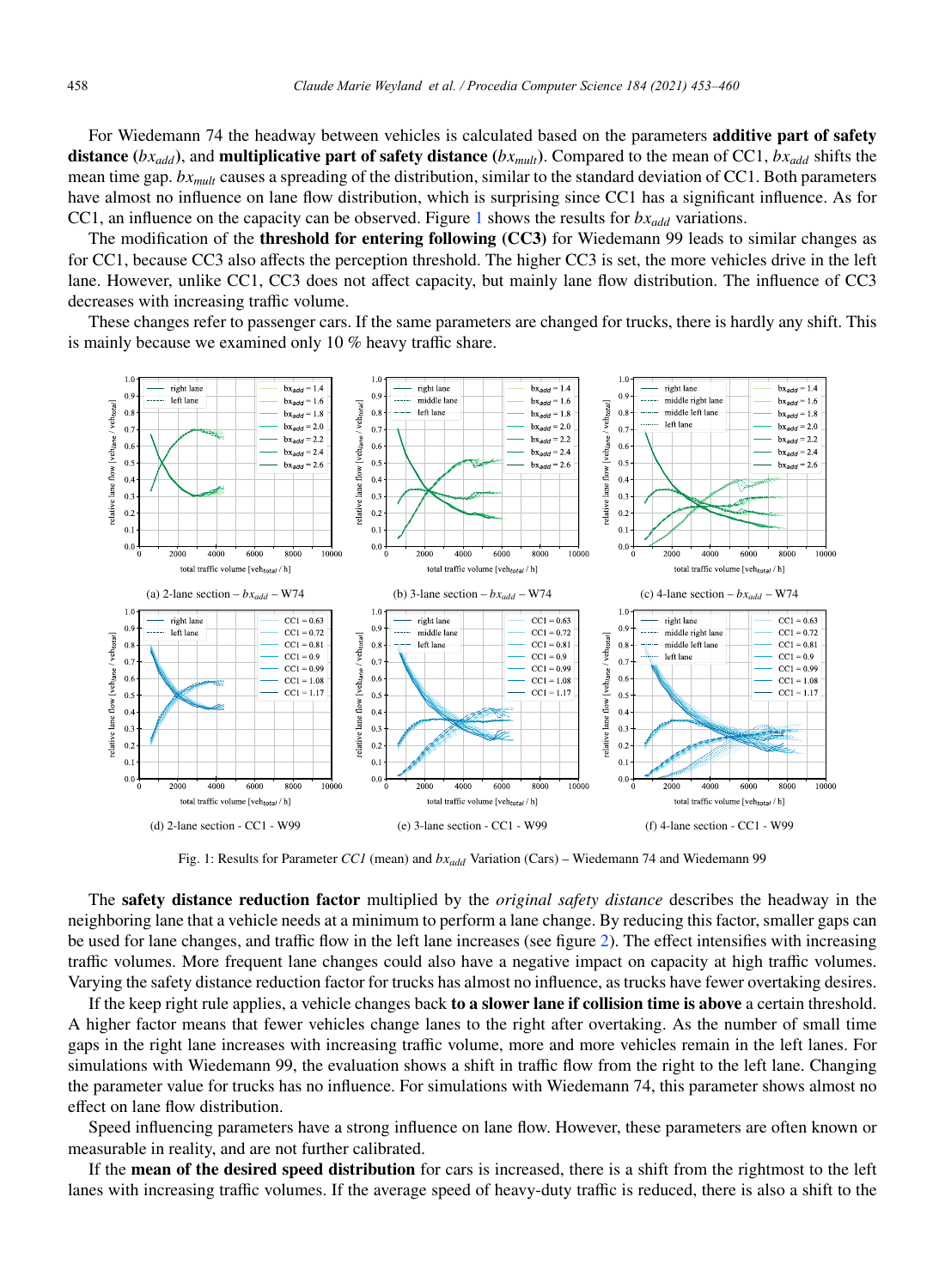

Fig. 2: Results for Parameter *Safety Distance Reduction Factor* Variation (Cars) – Wiedemann 74 and Wiedemann 99

left lanes. The maximum deviation in lane flow distribution is higher in simulations with Wiedemann 74 than with Wiedemann 99. If the standard deviation of the desired speed distribution for cars increases, the range between slow and fast cars grows. Overtaking desires become more frequent, and traffic shifts from the right and middle lanes to the left lane(s). The influence is again more significant for Wiedemann 74.

With increasing **gradient**, the vehicles are distributed more evenly over the lanes for all traffic volumes. Compared to level sections, more vehicles drive in the left lane when traffic volume is low, and more vehicles drive in the right lane when traffic volume is high. This is comparable to reducing the average speed of heavy-duty traffic. With increasing gradient, capacity decreases.

In PTV Vissim, a higher share of heavy-duty vehicles results in higher usage of the left lane(s). Since heavy-duty vehicles have lower speeds, cars overtake more frequently when heavy-duty traffic share is high. However, with a higher share, this effect becomes smaller, as the number of cars decreases, and there are fewer overtaking desires.

#### 5. Conclusion

In our parameter study, we varied car following, lane changing, and speed influencing parameters in PTV Vissim, and analyzed their impact on lane flow distribution. Wiedemann's parameters CC1 and CC3 are relevant as they determine the headway at which a vehicle activates a lane change desire. Although CC1 has an influence when using Wiedemann 99, the parameters *bx<sub>add</sub>* and *bx<sub>mult</sub>* have no influence on the lane flow distribution when using Wiedemann 74. We assume that the computation of the safety distance is implemented differently for both car following models. This should be further investigated. Since a free lane change is motivated by a speed difference to the vehicle ahead, all parameters influencing the speed have a strong impact on lane flow distribution. The lane flow distribution in simulations with Wiedemann 99 comes close to empirical findings from the literature. We recommend Wiedemann 99 car following model for questions related to lane flow distribution.

CC1 is one of the most relevant parameters for the calibration of freeway capacity. Since CC1 also has a strong influence on lane flow distribution, this aspect should be taken into account during calibration. For this purpose, em